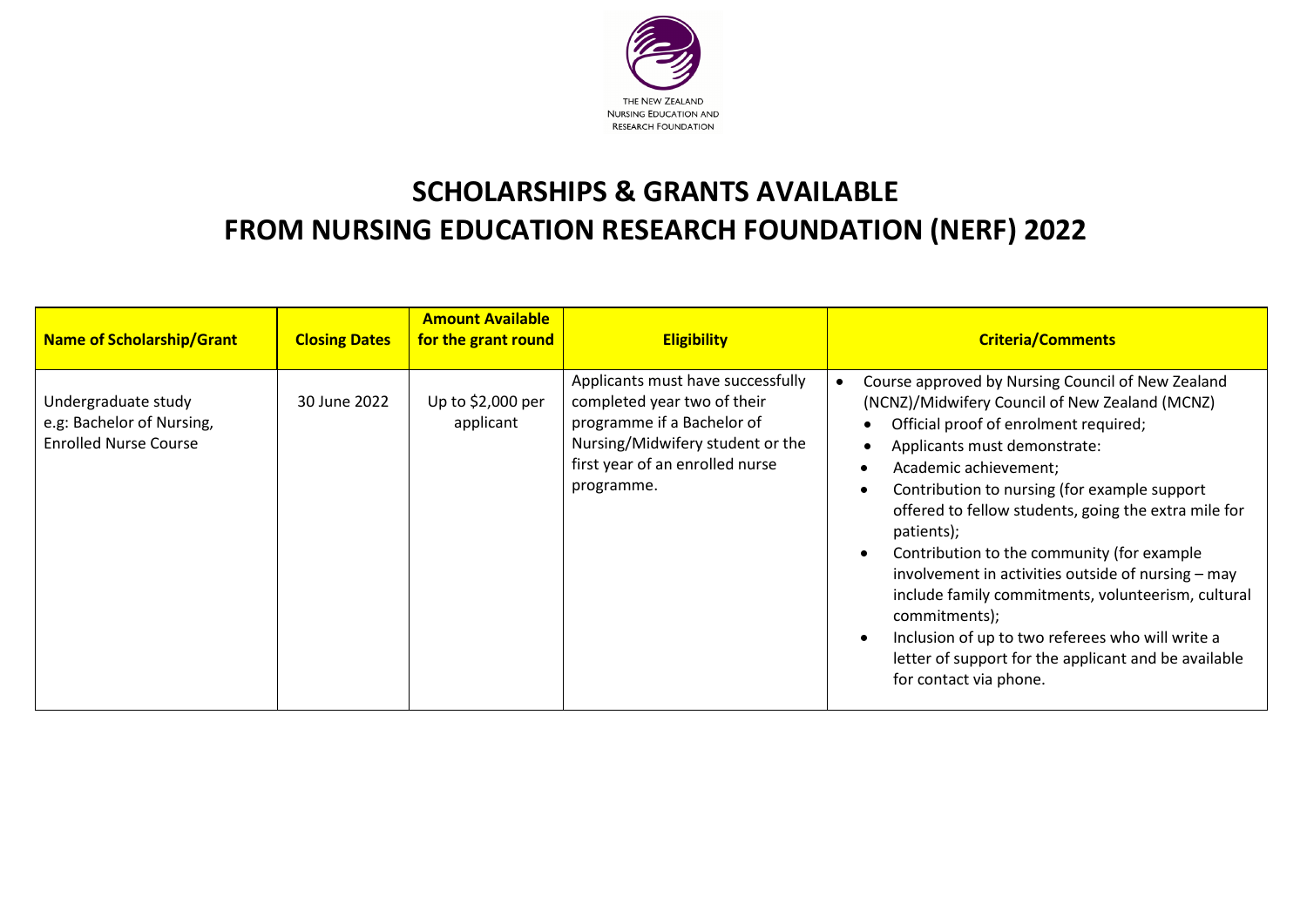| <b>Name of Scholarship/Grant</b>                                                                                       | <b>Closing Dates</b> | <b>Amount Available</b><br>for the grant round | <b>Eligibility</b> | <b>Criteria/Comments</b>                                                                                                                                                                                                                                                                                           |
|------------------------------------------------------------------------------------------------------------------------|----------------------|------------------------------------------------|--------------------|--------------------------------------------------------------------------------------------------------------------------------------------------------------------------------------------------------------------------------------------------------------------------------------------------------------------|
| Postgraduate study; Post-<br>registration Study, PG Cert, PG<br>Dip, Masters, PhD                                      | 30 June 2022         | \$10,000                                       | RM, RN             | Course approved by relevant professional body<br>$\bullet$<br>Contributes to nursing/midwifery/healthcare in New<br>$\bullet$<br>Zealand Proof of enrolment required<br>700 level courses that are part of completing a<br>postgraduate qualification (postgrad certificate or<br>diploma) qualify for this grant. |
| Short courses/conferences for<br>qualified nurses/midwives<br>(E.g: Level 700 post-registration<br>courses qualifying) | 30 June 2022         | \$6,250                                        | RN, RM or EN       | Conference/short course will benefit<br>nursing/midwifery/healthcare in New Zealand<br>Evidence of enrolment/attendance receipt required<br>Level 700 Post-registration courses qualify for this grant                                                                                                             |
| Travel                                                                                                                 | 30 June 2022         | \$250                                          | RN, RM or EN       | Travel nationally or internationally for the purpose of<br>$\bullet$<br>benefiting nursing/midwifery/healthcare in New Zealand<br>Itinerary including dates and location. Purpose of travel<br>and costs must be included<br>Does not include travel for purposes of undergraduate<br>or postgraduate study        |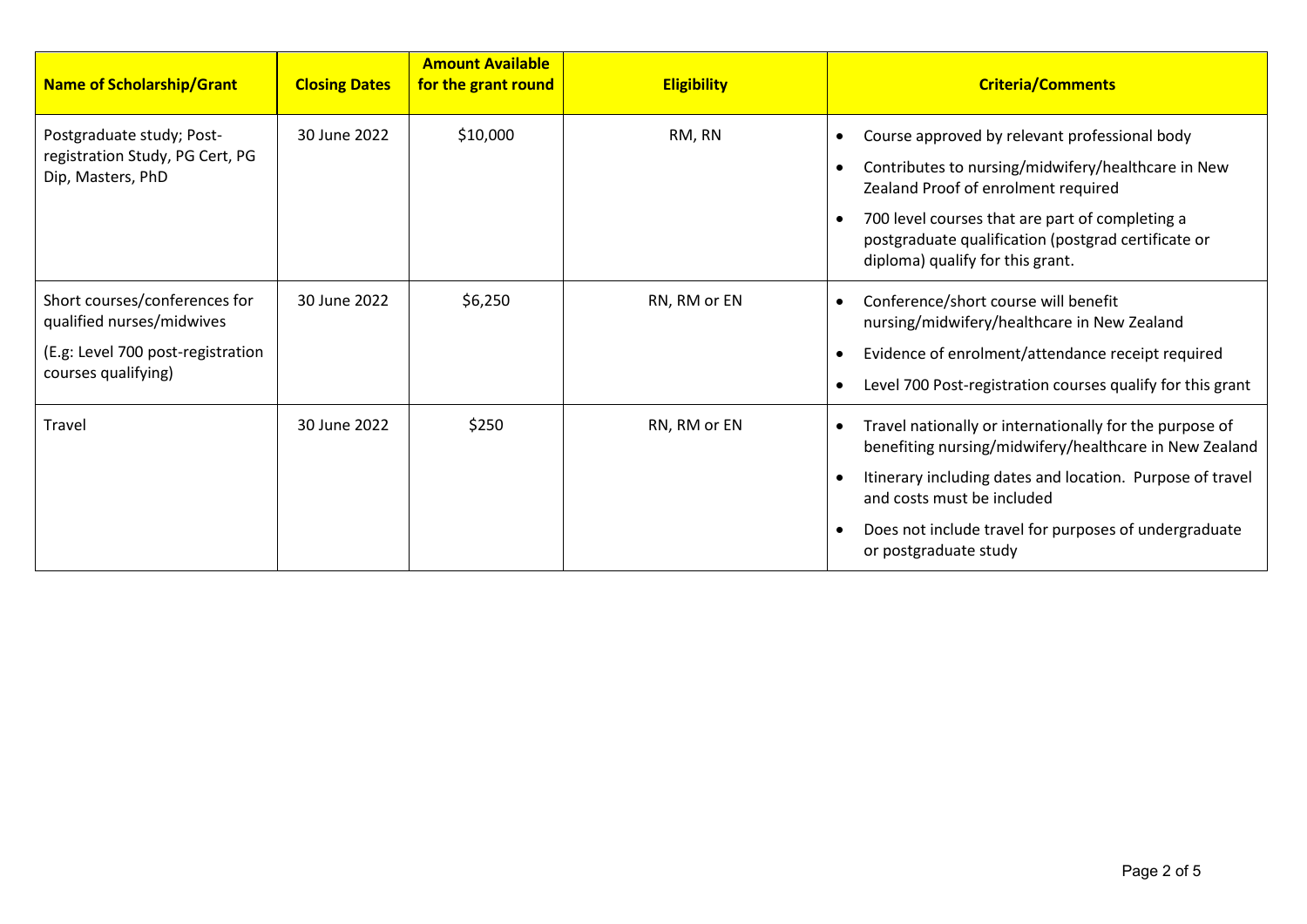| <b>Name of Scholarship/Grant</b>                      | <b>Closing Dates</b>           | <b>Amount Available</b><br>for the grant round | <b>Eligibility</b>                                             | <b>Criteria/Comments</b>                                                                                                            |
|-------------------------------------------------------|--------------------------------|------------------------------------------------|----------------------------------------------------------------|-------------------------------------------------------------------------------------------------------------------------------------|
| Conference organisers and/or<br><b>Speakers Grant</b> | Available in<br>February 2023  | \$4,500                                        | Conference for RN, RM, EN or<br><b>Student Nurses/Midwives</b> | Conference for nurses/midwives and/or student<br>$\bullet$<br>nurses/midwives                                                       |
|                                                       |                                |                                                |                                                                | Held in New Zealand (preference given to NZNO<br>$\bullet$<br>affiliated groups)                                                    |
|                                                       |                                |                                                |                                                                | Evidence of partnership with Maori in conference<br>$\bullet$<br>planning                                                           |
|                                                       |                                |                                                |                                                                | May need to be repaid if conference makes profit.<br>$\bullet$                                                                      |
|                                                       |                                |                                                |                                                                | NERF/NZNO logos will need to be included in publicity<br>$\bullet$                                                                  |
| Research                                              | Not available for<br>2022      |                                                | RN, RM, EN or Student<br>Nurses/Midwives                       | Contributes to nursing/midwifery/healthcare in New<br>$\bullet$<br>Zealand                                                          |
|                                                       |                                |                                                |                                                                | Recognition of Te Tiriti o Waitangi, with implications for<br>$\bullet$<br>Maori considered and demonstrated in planning            |
|                                                       |                                |                                                |                                                                | Robust design and methodology<br>$\bullet$                                                                                          |
|                                                       |                                |                                                |                                                                | Evidence of ethics approval<br>$\bullet$                                                                                            |
|                                                       |                                |                                                |                                                                | Researcher time will only be paid if paid time for<br>research is not in job description & applicant not in full<br>time employment |
|                                                       |                                |                                                |                                                                | Does not cover computer hardware/electronic<br>$\bullet$<br>equipment                                                               |
| <b>Emergency Grants</b>                               | Available from 1<br>April 2022 | Up to \$500                                    | RN, RM, EN or Student<br>Nurses/Midwives                       | Small amounts of money available quickly for specific<br>$\bullet$<br>one-off expenses essential to support study or practice       |
|                                                       |                                |                                                |                                                                | Clearly exceptional and unexpected circumstances<br>$\bullet$                                                                       |
|                                                       |                                |                                                |                                                                | Supporting letter required<br>$\bullet$                                                                                             |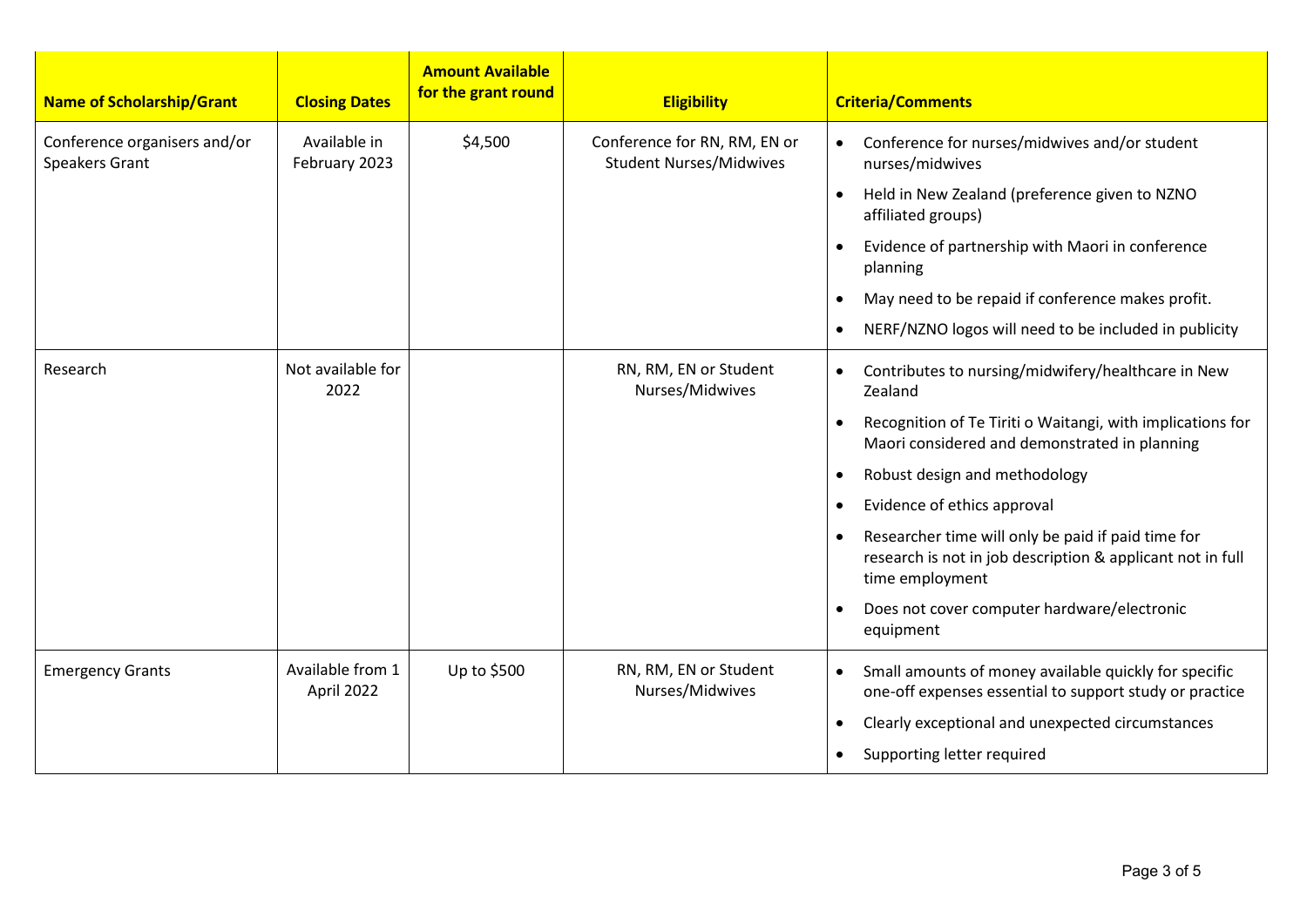| <b>Name of Scholarship/Grant</b>        | <b>Closing Dates</b>      | <b>Amount Available</b> | <b>Eligibility</b>                       | <b>Criteria/Comments</b>                                                                                                                                                                                             |
|-----------------------------------------|---------------------------|-------------------------|------------------------------------------|----------------------------------------------------------------------------------------------------------------------------------------------------------------------------------------------------------------------|
| <b>Innovation Fund</b>                  | Not available for<br>2022 |                         | RN, RM, EN or Student<br>Nurses/Midwives | Will contribute to nursing/midwifery/healthcare in New<br>$\bullet$<br>Zealand                                                                                                                                       |
|                                         |                           |                         |                                          | Recognition of Te Tiriti o Waitangi, with implications for<br>$\bullet$<br>Maori considered                                                                                                                          |
|                                         |                           |                         |                                          | Detailed timeline & budget required<br>$\bullet$                                                                                                                                                                     |
| Margaret May Blackwell                  | Available mid             | \$10,000                | RN working in child                      | Exemplar, CV + 2 referee letters to be included<br>$\bullet$                                                                                                                                                         |
| Fellowship                              | 2023                      |                         | health (0-5 years old)                   | Nominated by employer<br>٠                                                                                                                                                                                           |
| <b>Travel and Study</b>                 |                           |                         |                                          | Need to indicate how knowledge gained will be publicised<br>$\bullet$                                                                                                                                                |
|                                         |                           |                         |                                          | Employing agency to be encouraged to grant leave on pay up<br>$\bullet$<br>to 3 months                                                                                                                               |
|                                         |                           |                         |                                          | Final decision made by Trustees of the Margaret May<br>$\bullet$<br><b>Blackwell Estate.</b>                                                                                                                         |
| <b>Margaret Nicholls Grant</b>          | Available                 |                         | Any member of NZNO                       | • Must be relevant to the work of NZNO Members                                                                                                                                                                       |
|                                         | October 2022              |                         |                                          | • Activity is relevant to the practice of nursing, midwifery or<br>healthcare in NZ                                                                                                                                  |
| McCutchan Trust Scholarship             | Available<br>October 2022 | <b>TBA</b>              | <b>RN</b>                                | Please see the separate document on the website "Criteria<br>$\bullet$<br>for McCutchan Trust Scholarship Applications" for a full list of<br>criteria and requirements prior to completing the application<br>form. |
| Catherine Logan Memorial<br>Scholarship | Available in              | \$1,700                 | <b>RN</b>                                | NZ RN undertaking postgraduate study related to<br>$\bullet$<br>Perioperative care                                                                                                                                   |
|                                         | February 2023             |                         |                                          | Qualified RN working/studying in the Perioperative area<br>$\bullet$                                                                                                                                                 |
|                                         |                           |                         |                                          | Evidence of enrolment in the study programme you are<br>undertaking                                                                                                                                                  |